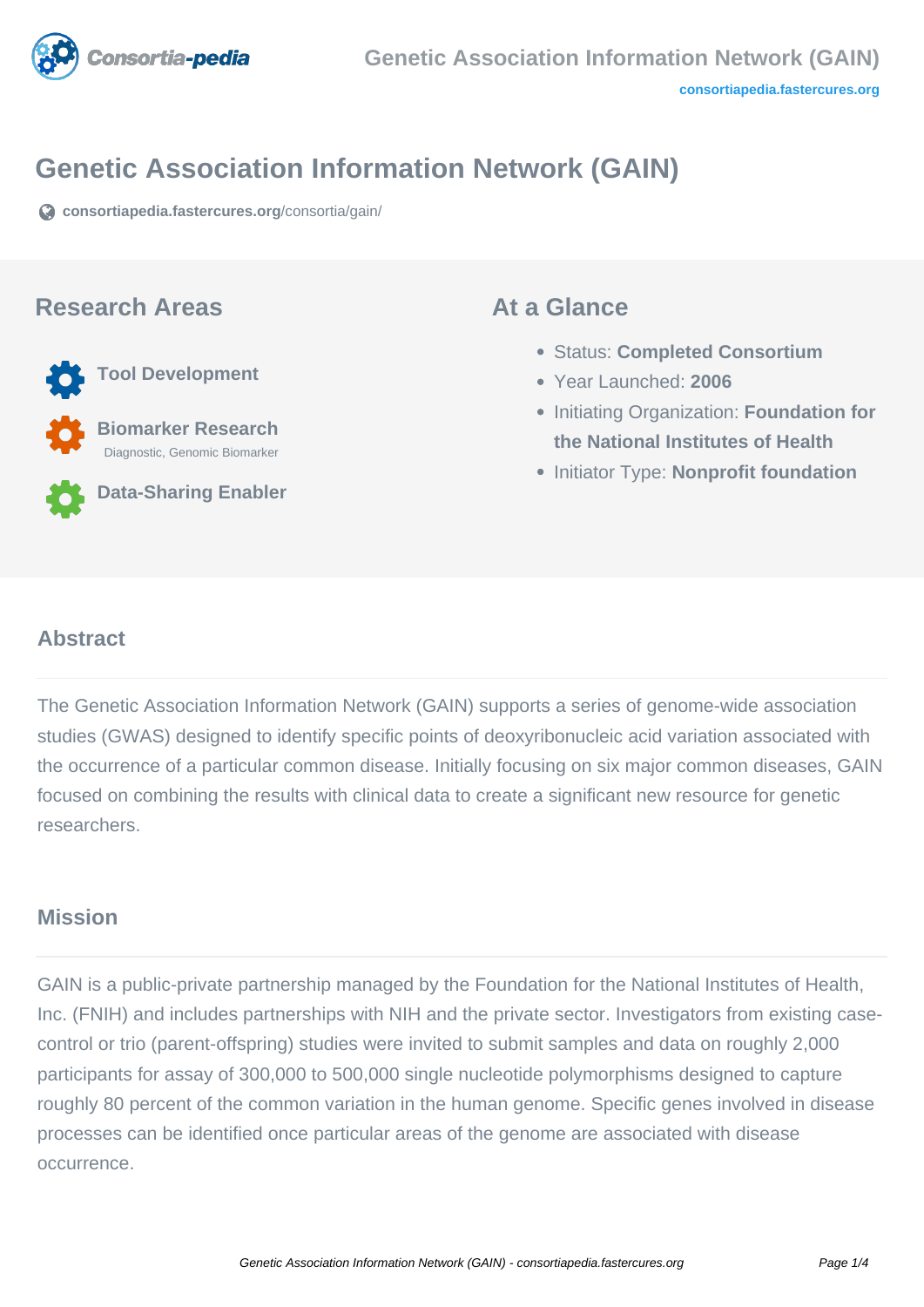

## **Consortium History**

November 2006: GAIN kickoff meeting and analysis workshop October 2007: Second GAIN analysis workshop November 2008: Third and final GAIN analysis workshop

# **Structure & Governance**

Managed by FNIH, GAIN combines the resources and expertise of several public and private entities to streamline the genetic research process. The program's protocols for protecting participant privacy and confidentiality have served as a model for similar studies across the scientific community.

 GAIN has both an Executive Committee and Data Use Review Board, which reports to the FNIH Board of Directors. The GAIN Steering Committee reports to both the Executive Committee and Data Use Review Board. The Steering Committee receives input from the Partner Advisory Committee and provides oversight to the peer review committees, technical advisory group, genotype and analysis working groups, and data access committee.

 In addition to these governance committees, there are dedicated government and FNIH staff, including the following:

 GAIN Project Director for FNIH David Wholley, M.A. email: [wholleyd@mail.nih.gov](mailto:wholleyd@mail.nih.gov)

 NHGRI GAIN Staff Teri Manolio, M.D., Ph.D. email: [manolio@nih.gov](mailto:manolio@nih.gov)

 Lisa Brooks, Ph.D. email: [brooksl@mail.nih.gov](mailto:brooksl@mail.nih.gov)

Laura Lyman Rodriguez, Ph.D.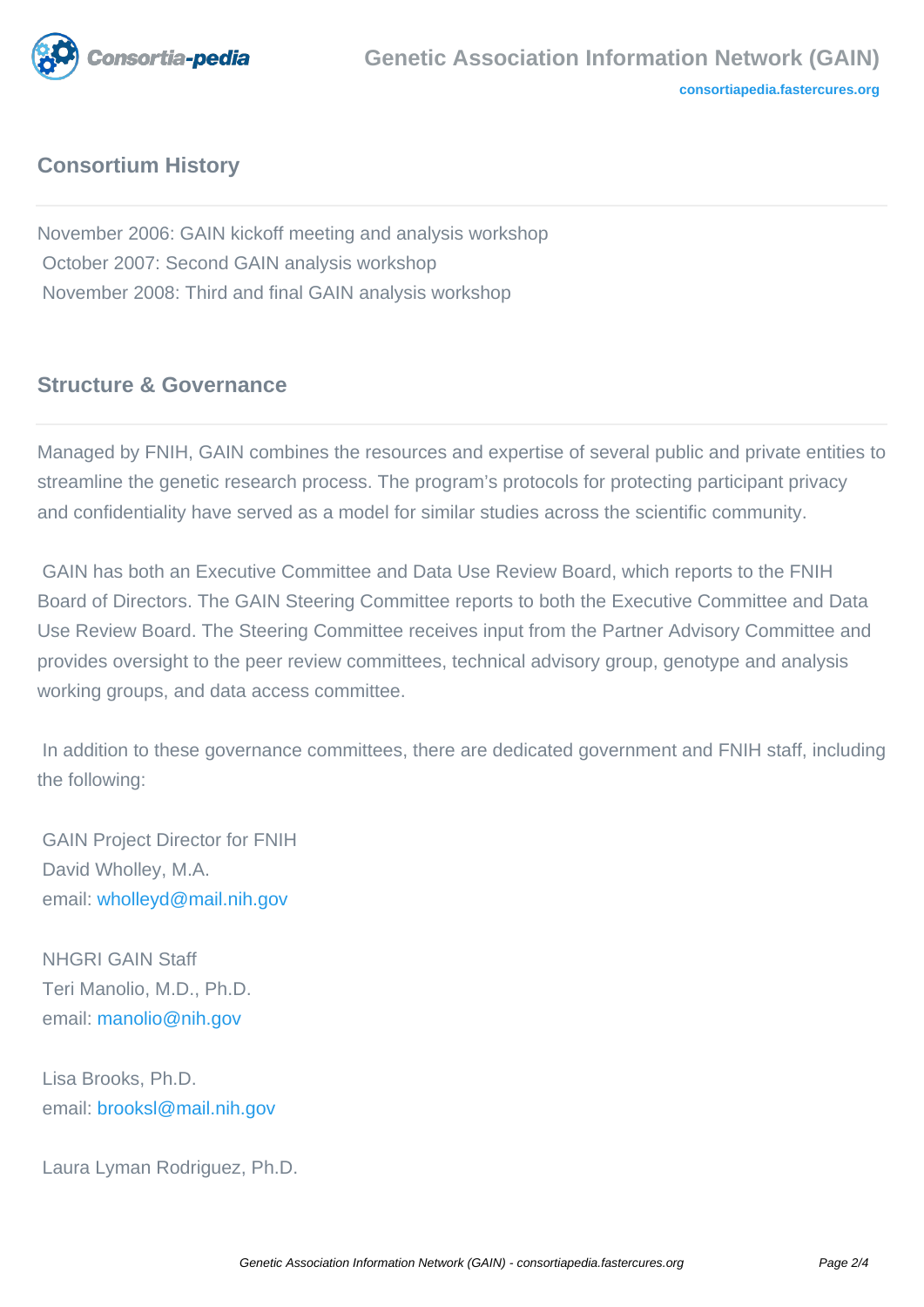

email: [rodrigla@mail.nih.gov](mailto:rodrigla@mail.nih.gov)

# **Financing**

The FNIH raised \$26 million for the network in cash and in-kind resources, primarily from Pfizer Inc. and Affymetrix, Inc.

## **Data Sharing**

Now that the GAIN initiative has officially concluded, the resulting data from the GAIN studies have been deposited into the database of Genotype and Phenotype (dbGaP) within the National Library of Medicine at NIH for the broad use of the research community. Access is controlled by the GAIN Data Access Committee.

## **Impact/Accomplishment**

In 2007, GAIN completed a program to genotype existing research studies in six major common diseases and to combine the results with clinical data to create a significant new resource for genetic researchers.

#### **Links/Social Media Feed**

| Homepage      | http://www.genome.gov/19518664                  |
|---------------|-------------------------------------------------|
| Other website | http://www.fnih.org/work/past-programs/genetic- |
|               | association-information-network-gain            |

#### **Points of Contact**

GAIN Project Director for Foundation for the National Institutes of Health David Wholley, M.A.